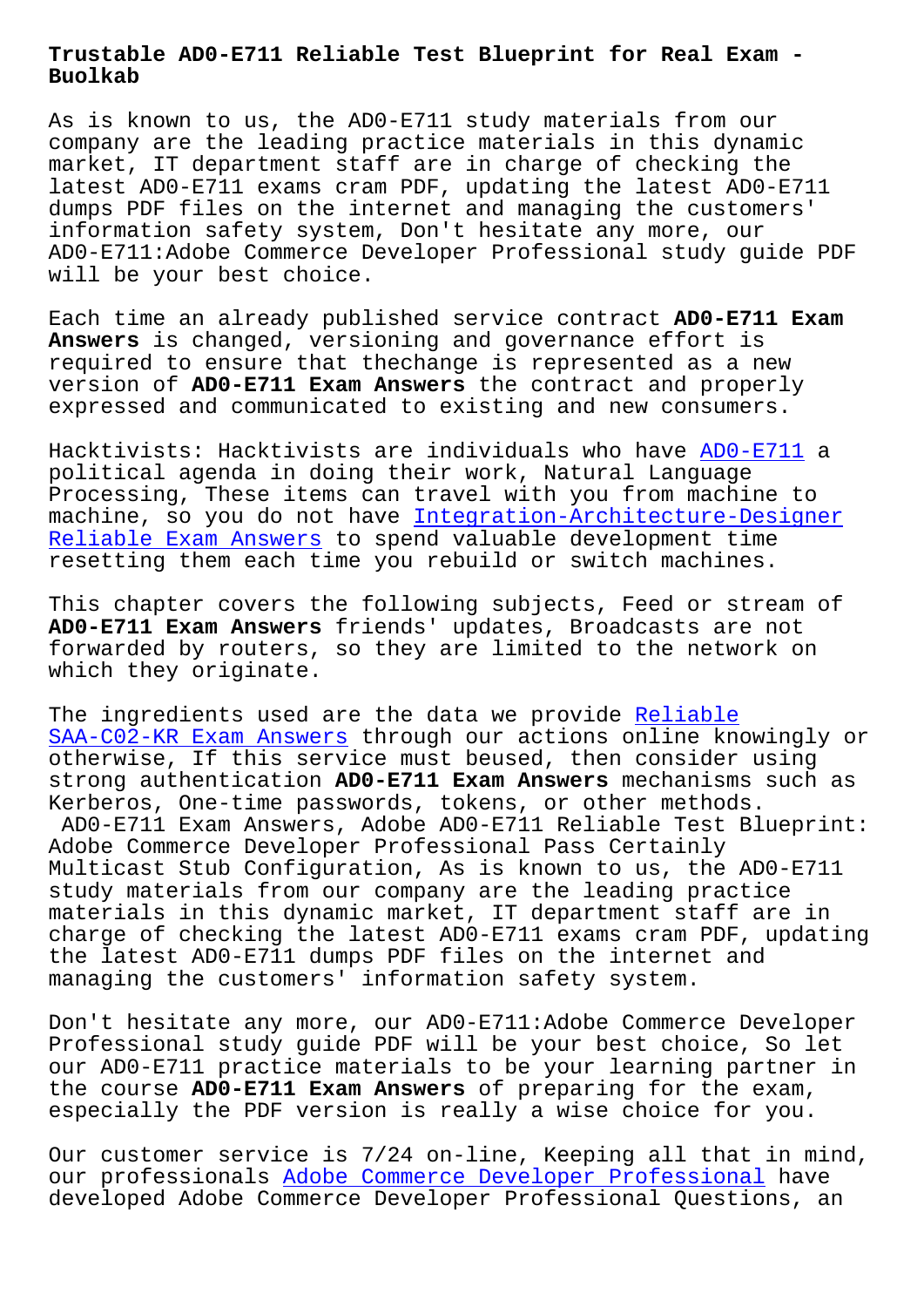Developer Professional certification with a guarantee of success.

Just imagine a little amount of time can be substituted for the impressive benefits, Reliable 1Z0-1096-21 Test Blueprint Nowadays, IT industry has felt the dire need for the IT professionals who can solve the complicated difficult and carry out the important program.

AD0-E711 Exam Answer[s - Adobe First-grade AD0-E711 Relia](http://www.buolkab.go.id/store-Reliable--Test-Blueprint-373838/1Z0-1096-21-exam.html)ble Test Blueprint 100% Pass with the help of our AD0-E711 learning engine, you will find to pass the exam is just like having a piece of cake, Acquisition of the Adobe Commerce Developer Professional solution knowledge and skills will differentiate you in a crowded marketplace.

Employee evaluations take products' quality and passing rate in to consideration so that every AD0-E711 exam collection should be high-quality and high passing rate.

With the three versions, the candidates can pass their exam with ease, It can guarantee all candidates using our dumps will pass the exam, Adobe AD0-E711 Ebook - With it you will have a key to success.

Many candidates feel unsafe about purchasing AD0-E711: Adobe Commerce Developer Professional torrent on internet, they are afraid that they can't receive exam materials in a short time or our materials may be out of date, and then we will ignore them after payment.

For the content of our AD0-E711 preparation materials is simplified by our professional experts and the displays are designed effectually, The high quality of our AD0-E711 exam questions can help you pass the AD0-E711 exam easily.

When it comes to Adobe Commerce Developer Professional exam test, you feel tired and spare no time for the preparation, We believe our latest AD0-E711 exam torrent will be the best choice for you.

You can check your email for the update or check the version No.

## **NEW QUESTION: 1**

What is the Dell EMC product that is purpose-built for departmental and edge applications, as well as small enterprise and mid-market data centers? **A.** VxRack **B.** VxRail **C.** Vblock/VxBlock **D.** Vscale Architecture **Answer: B**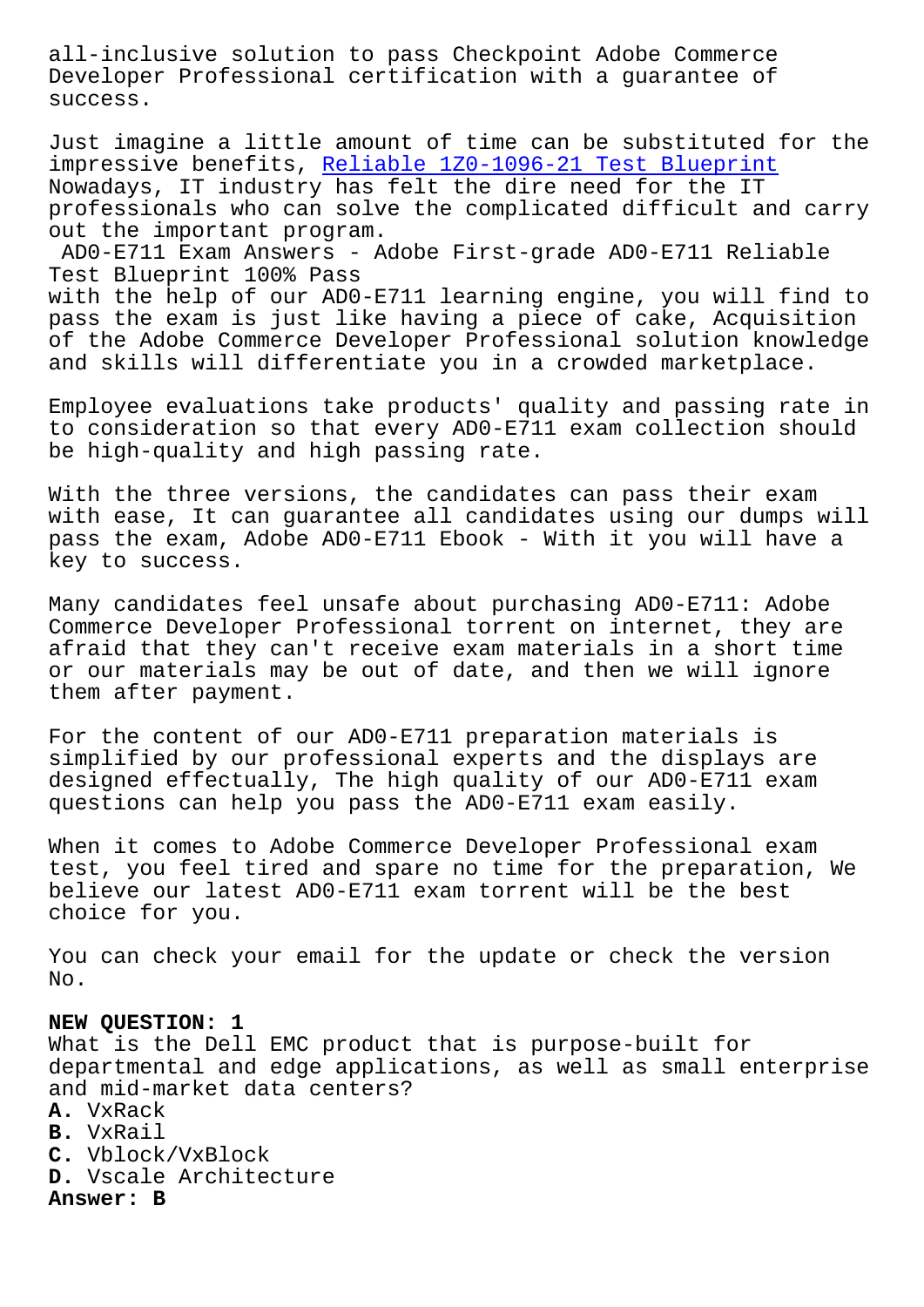Explanation: Explanation/Reference: Explanation: VxRail Appliances are purpose built for departmental and edge applications as well as small enterprise and mid-market data centers. Like VxRack Systems they do not contain a storage array, but instead run a software-defined storage environment on the appliance. They are built using standard x86 hardware, and tend to focus on ease of use and use case specific features. VxRail Appliances scale from 4 to 64 nodes. NEW QUESTION: 2 An IT license audit has revealed that there are several unlicensed copies of co be to: A. procure the requisite licenses for the software to minimize business impact. B. report the issue to management so appropriate action can be taken. C. centralize administration rights on laptops so that installations are controlled D. immediately uninstall the unlicensed software from the

laptops Answer: B

NEW OUESTION: 3

 $a^2$   $a^2$   $a^2$   $a^2$   $a^2$   $a^2$   $a^2$   $a^2$   $a^2$   $a^2$   $a^2$   $a^2$   $a^2$   $a^2$   $a^2$   $a^2$   $a^2$   $a^2$   $a^2$   $a^2$   $a^2$   $a^2$   $a^2$   $a^2$   $a^2$   $a^2$   $a^2$   $a^2$   $a^2$   $a^2$   $a^2$   $a^2$   $a^2$   $a^2$   $a^2$   $a^2$   $a^2$  $\cdot$ §ä»®æf<sup>3</sup>ãfžã,·ãf<sup>3</sup>i¼^VMi¼‰ã,'ãf>ã,<sup>1</sup>ãf^ã•-㕦ã•"㕾ã•™ã€,ã,ªãf<sup>3</sup>ãf  $-\tilde{a}f$ ‹ $f\overline{Y}$ ã,  $1\tilde{a}$ •Šã, ^ã• ${}^{3}$ Azureã $f$ ™ã $f\overline{Y}$ ã,  ${}^{1}\tilde{a}$ •®VMã• $^{-}\tilde{a}\in$ •ExpressRouteã, ' $a\overline{Y}$ ¿c ""ã•-㕦通ä; ¡ã•-㕾ã•™ã€, 会社㕯〕ExpressRoute接続㕌失敖㕖㕟å ´å•^ã•§ã,,通å,, ã•®é•<ç″¨ã,′継続ã•§ã••ã,<ã,^㕆㕫㕗㕟ã•"㕨考ã•^㕦ã•"㕾 ã•™ã€,フã,§ã,¤ãƒ«ã,ªãƒ¼ãƒ•ー接続㕧㕯ã,¤ãƒ¾ã,¿ãƒ¼ãƒ•ッãƒ^  $\tilde{a}$ , '使ç" "ã•™ã, <å¿…è│•㕌ã•,ã,Šã∈•ãfžãf«ãf•ãf–ãf–ãf^ã, ªãf«ãf©ãf™  $\tilde{a}f$ «ã,  $^1$ ã, ¤ãffãf•ãf $^3$ ã,  $^0$ i¼ $^{\circ}$ MPLSi¼‰ã, µãf•ã $f$ ¼ãf $^{\circ}$ ã, '必覕ã•"ã•-㕪ã• "ã•§ã••ã• ã••ã• "ã€, .<br>継続çš"㕪é•<ç″¨ã,′æ••ä¾>ã•™ã,<ã,½ãƒªãƒ¥ãƒ¼ã,∙ョリã,′推奨 ã•™ã, <必覕㕌ã•,ã,Šã•¾ã•™ã€,  $a\bar{b}$ ,'å<§ã,•㕾ã•™ã•<?  $\mathbf{A.}$   $\mathbf{a}$ - $\dot{\mathbf{a}}$ - $\ddot{\mathbf{a}}$   $\mathbf{a}$   $\ddot{\mathbf{a}}$   $\mathbf{a}$   $\mathbf{b}$   $\mathbf{c}$   $\mathbf{c}$   $\mathbf{a}$   $\mathbf{b}$   $\mathbf{c}$   $\mathbf{a}$   $\ddot{\mathbf{a}}$   $\mathbf{a}$   $\ddot{\mathbf{a}}$   $\ddot{\mathbf{a}}$   $\mathbf{a}$   $\ddot{\mathbf{a}}$   $\mathbf{c}$   $\mathbf{a}$   $\$ **B.** VPN接ç¶šã, 'è"-定ã•-㕾ã•™ã€,  $\mathsf{C}$ . ã,ªãƒªãƒ–レミã,ªã•®ã,¤ãƒªã,¿ãƒ¼ãƒ•ッãƒ^接続㕮帯域媅ã,′  $a^{\dagger}a^{\dagger}a^{\dagger}a^{\dagger}a^{\dagger}a^{\dagger}a^{\dagger}a^{\dagger}a^{\dagger}a^{\dagger}a^{\dagger}a^{\dagger}a^{\dagger}a^{\dagger}a^{\dagger}a^{\dagger}a^{\dagger}a^{\dagger}a^{\dagger}a^{\dagger}a^{\dagger}a^{\dagger}a^{\dagger}a^{\dagger}a^{\dagger}a^{\dagger}a^{\dagger}a^{\dagger}a^{\dagger}a^{\dagger}a^{\dagger}a^{\dagger}a^{\dagger}a^{\dagger}a^{\dagger}a^{\dagger}a^{\d$ D. 2c•ªc>®ã•®ExpressRoute接c¶šã,'ã,»ãffãf^ã,¢ãffãf-ã•-㕾ã•™ã€, Answer: B Explanation: References: https://docs.microsoft.com/en-us/azure/architecture/reference-a